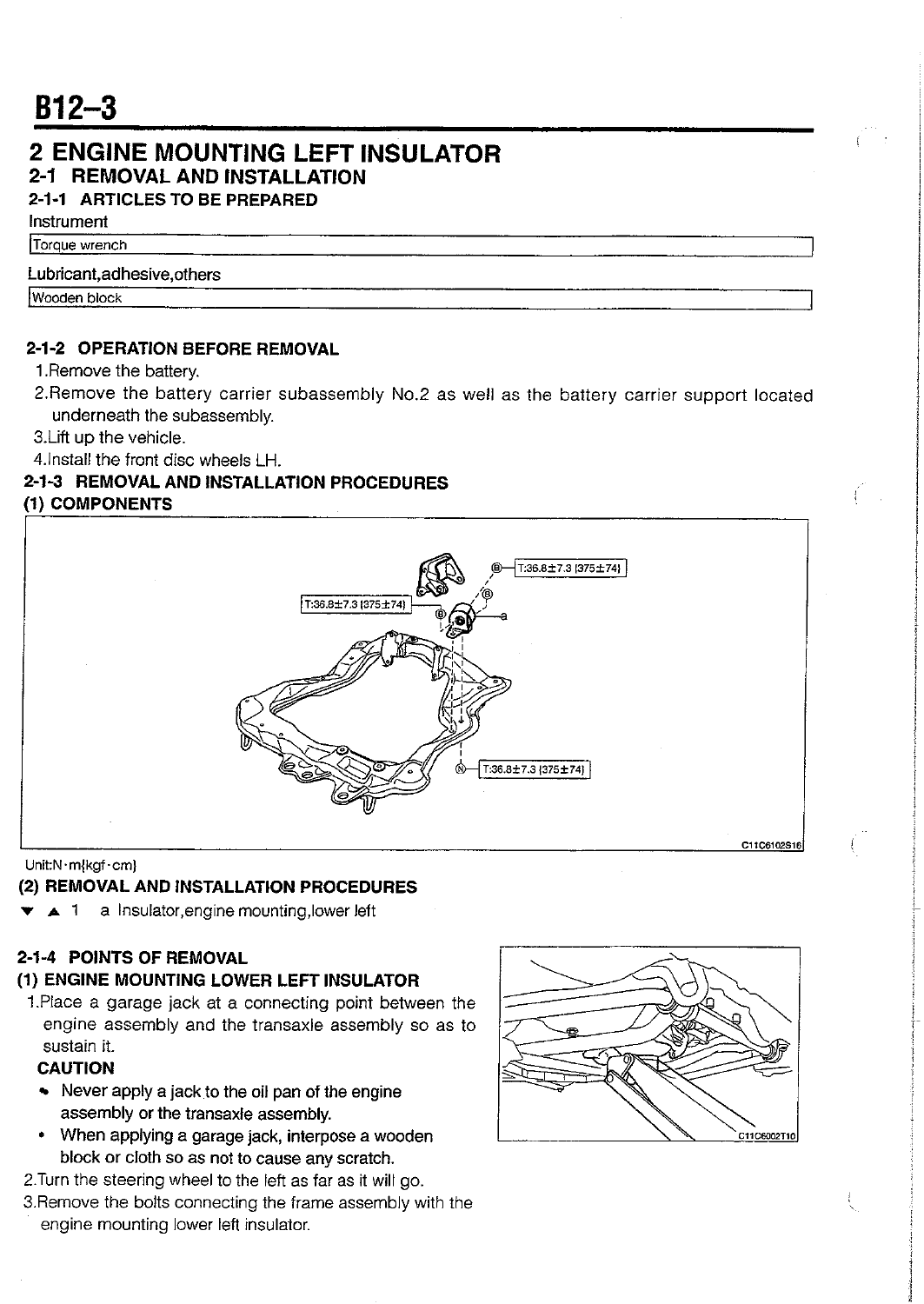#### NOTE

ţ

- As for the bolts at the front side of the vehicle, it is advisable to carry out the work from around the battery carrier that was removed in the work prior to removal, using a long extension bar.
- 4.Lift up the engine assembly and transaxle assembly, using the garage jack.



5.Remove the engine mounting lower left insulator from the engine mounting left bracket.



#### **2-1-5** INSPECTION

#### **(1)** ENGINE MOUNTING LOWER LEFT INSULATOR

Replace any insulator that exhibits cracks, fluid leakage or a flattened condition.

#### **2-1-6** POINTS **OF** INSTALLATION

#### **(1)** ENGINE MOUNTING LOWER LEFT INSULATOR

1.lnstall the engine mounting lower left insulator to the frame assembly.

- 2.Fit the engine mounting left bracket into the engine mounting lower left insulator, while adjusting the position of the transaxle assembly, using a garage jack. Temporarily tighten the bolts.
- 3.After the garage jack has been lowered fully, securely tighten the bolts connecting the engine mounting lower left insulator with the engine mounting left bracket, with the engine mounting lower left insulator in a loaded state.

#### **2-1-7** OPERATION AFTER INSTALLATION

- 1.lnstall the front disc wheels LH.
	- TIGHTENING TORQUE:  $103.0 \pm 14.7$ N  $\cdot$ m{1050 $\pm$ 150kgf $\cdot$ cm}
- 2.Lift down the vehicle.
- 3.lnstall the battery carrier support and battery carrier subassembly No.2.
- 4.lnstall the battery.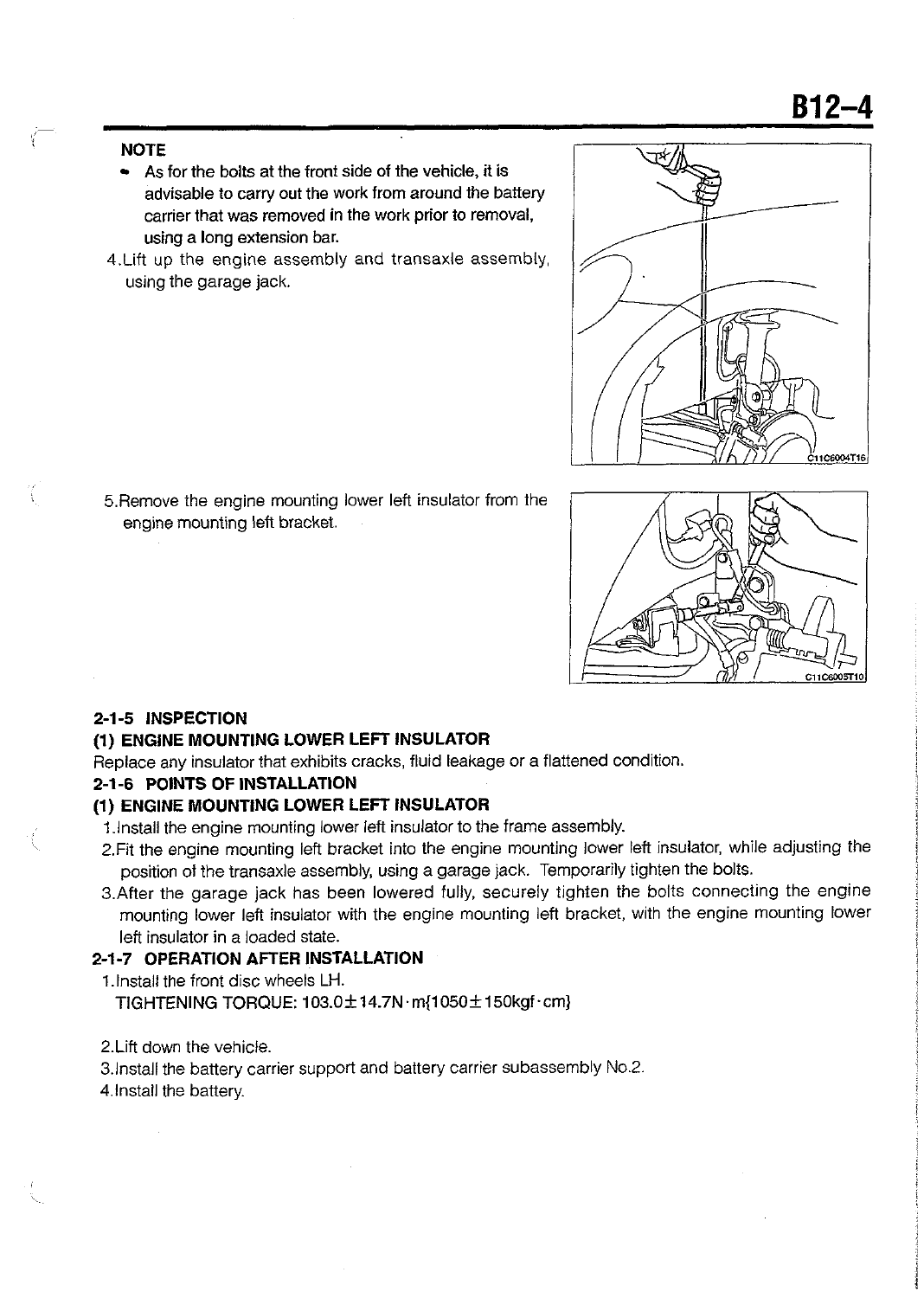# **3 ENGINE MOUNTING REAR INSULATOR 3-1 REMOVAL AND INSTALLATION**

## **3-1-1** ARTICLES TO BE PREPARED

Instrument

# Torque wrench

# Lubricant, adhesive, others

/Wooden block I

### **3-1-2** OPERATION BEFORE REMOVAL

- 1 .Remove the foot rest.
- 2.Turn over the carpet near the steering column hole.
- 3.Remove the dust cover retainer.
- 4.Remove the steering shaft dust cover.
- 5.Separate the universal joint at the steering gear side of the steering column assembly.
- 6.Push out the steering column hole shield to the vehicle outside under a condition where it is attached to the steering gear assembly.
- 7.Remove the pressure feed hose (pressure side) from the engine mounting rear right bracket.
- 8.Disconnect the alternator harness that is attached to the engine mounting rear right bracket.

### **NOTE**

 $\bullet$ Raise the claw of the clamp so as to unlock the lock, as indicated in the right figure.

9.Lift up the vehicle.

- 10.Remove the front disc wheels.
- 11 .Remove the front floor center brace S/A.
- 12. Disconnect the connector of the rear  $O<sub>2</sub>$  sensor.
- 13.Remove the two bolts connecting the exhaust pipe with the manifold converter assembly.
- 14.Separate the shift & select shaft and extension rod from the transmission.

Refer to Page F2-8.

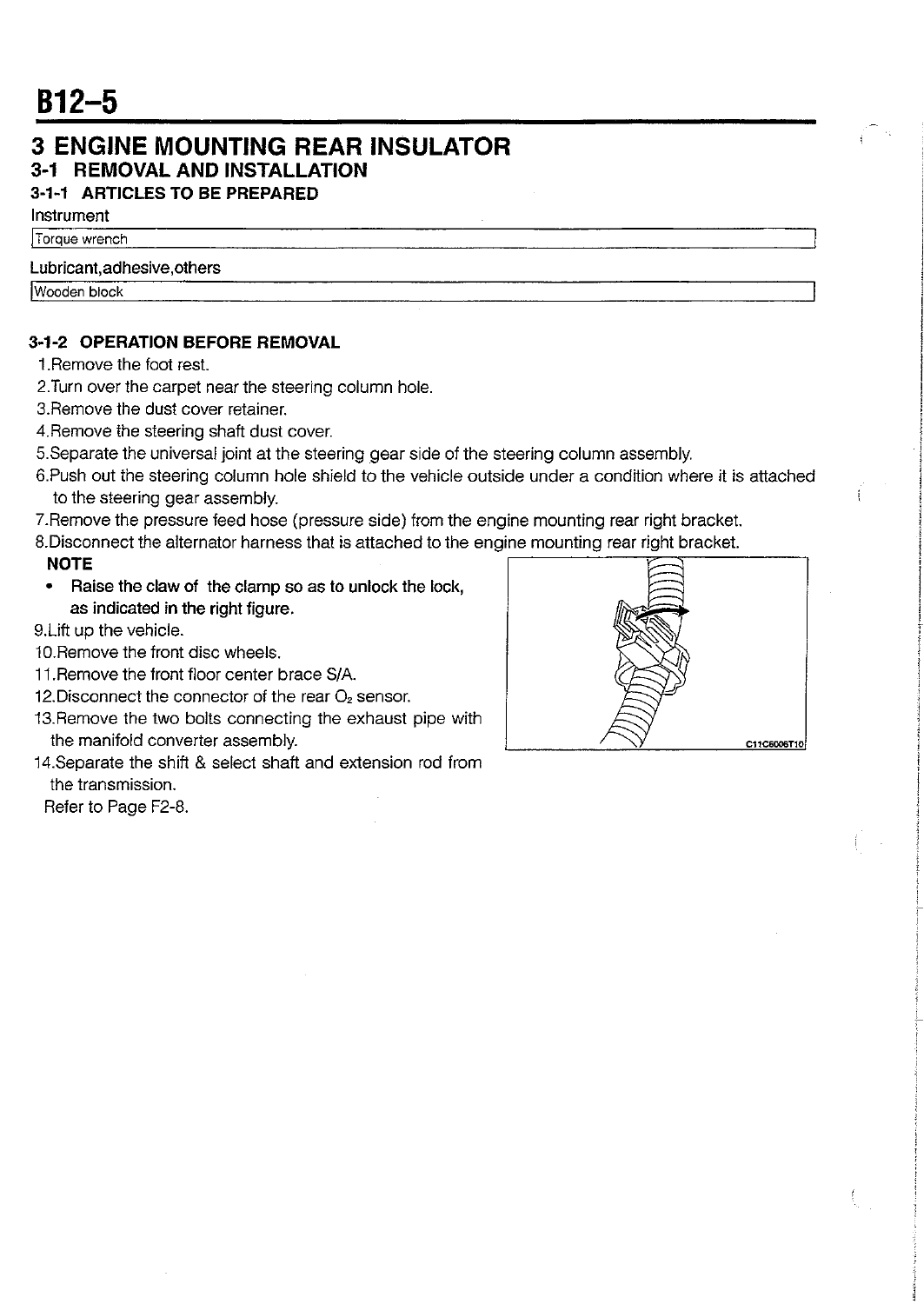### <sup>t</sup>**3-1-3 REMOVAL AND INSTALLATION PROCEDURES**  ) **COMPONENTS**



#### Unit:N-m{kgf-cm}

 $\bigodot$ 

 $\Big(\begin{smallmatrix}1&&1\\&1&1&1\end{smallmatrix}\Big)$ 

#### **(2) REMOVAL AND INSTALLATION PROCEDURES**

- **r A 1** c Bracket,engine mounting,rear right
- **r** 2 a Frame Ay
- **8 b Gear assembly, power steering**<br>**4 c Bracket.engine mounting.rear ri-**
- c Bracket,engine mounting,rear right
- **r A** 5 d Insulator SIA. engine mounting, rear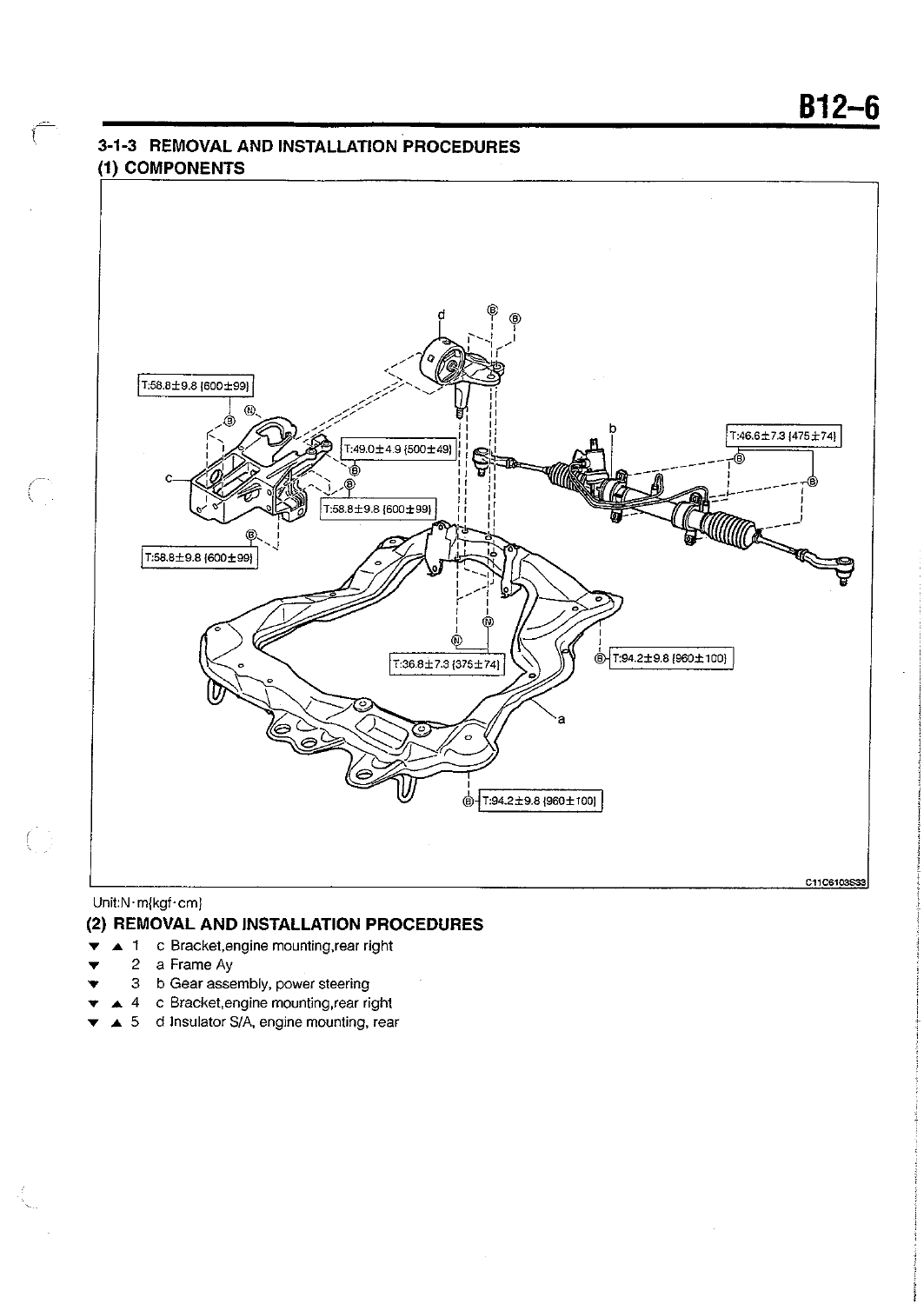$B12 - 7$ 

## **3-1-4** POINTS OF REMOVAL

### **(1)** ENGINE MOUNTING REAR RIGHT BRACKET

1.Place a garage jack at a connecting point between the engine assembly and the transaxle assembly so as to sustain it.

### CAUTION

- Never apply a jack to the oil pan of the engine assembly or the transaxle assembly.
- When applying a garage jack, interpose a wooden block or cloth so as not to cause any scratch.
- Care must be exercised not to allow the engine to lower while the engine is sustained with the jack.
- 2.Disconnect the engine mounting rear insulator SIA from the engine mounting rear right bracket.

#### **NOTE**

- It is advisable to carry out the work from the tire house at the left side of the vehicle, using a long extension bar.
- 3.Remove the engine mounting rear right bracket from the engine block. Temporarily secure it.

#### (2) Frame Ay

Slacken the retaining bolts of the frame assembly a little at a time so as to lower the front side about 15 mm; the rear side about 25mm.

#### CAUTION

Since there are possibilities that the frame assembly may drop, do not lower it more than 25 mm.



#### **(3)** POWER STEERING GEAR AY

Remove the retaining bolts that attach the power steering gear assembly to the frame assembly.

### (4) ENGINE MOUNTING REAR RIGHT BRACKET

Pull out the engine mounting rear right bracket from the right side of the vehicle.

#### (5) ENGINE MOUNTING REAR INSULATOR SIA

Remove the engine mounting rear insulator SIA. Pull it out from the right side of the vehicle.

#### **3-1-5** INSPECTION

# (1) ENGINE MOUNTING REAR INSULATOR SIA

Replace any insulator that exhibits cracks, or a flattened condition.

# **3-1-6** POINTS OF INSTALLATION

# **(1)** ENGINE MOUNTING REAR INSULATOR SIA

Install the engine mounting rear insulator SIA to the frame assembly.